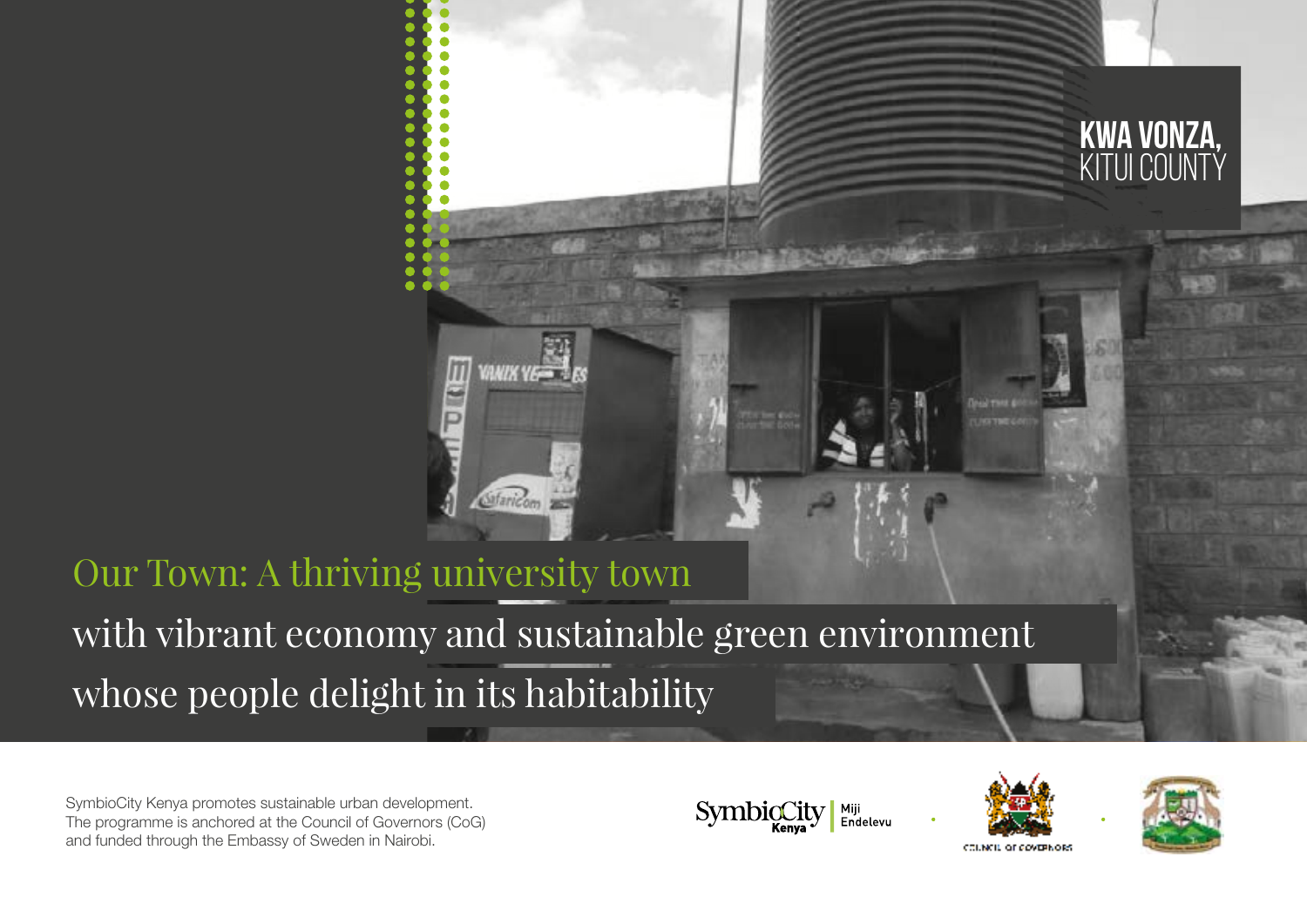# **Urban Sustainability Review**

20 years from now, we want Kwa Vonza to be a thriving university town with a vibrant economy and sustainable green environment.

A range of stakeholders – including residents and local leaders, county and national government officials, university staff and students, faith and community based organizations – have come together to formulate this vision.

We have identified Kwa Vonza's main sustainability challenges, their solutions, and our own priorities, in an Urban Sustainability Review. The report is available on symbiocitykenya.org and www.kitui.go.ke.

Our town is in its infancy, as are its basic urban services. The Urban Sustainability Review is our manifesto for Kwa Vonza and under the SymbioCity programme we will begin implementing change on the ground. Stakeholders recognise that development is a long journey, but each step we take will help us realise our aspirations.

## An Urban Sustainability Review involves reflecting over how our town can become an

## even more delightful place to live in for all of us.

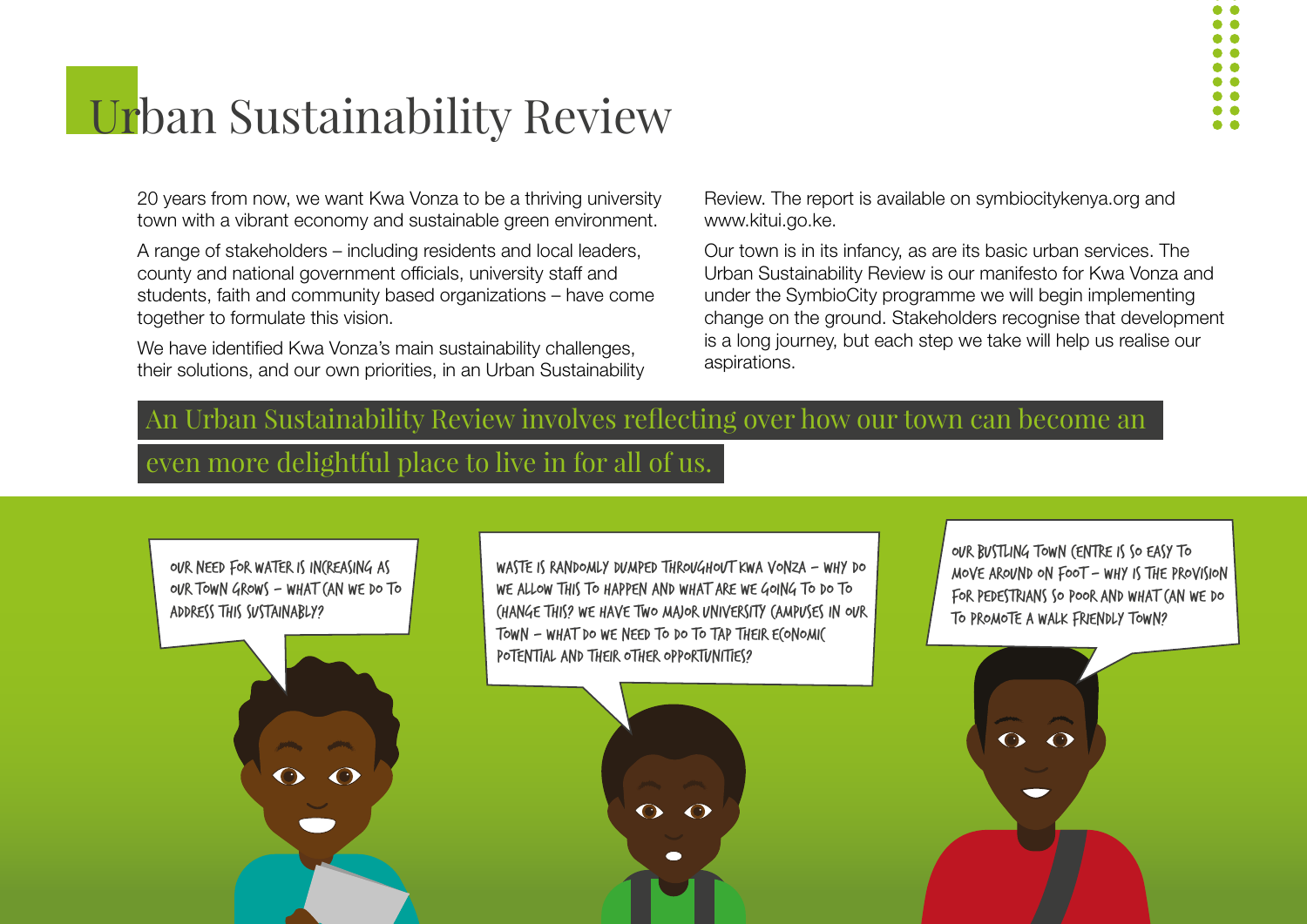# **Our Priorities**

Together we identified three priorities for action:

1 The urgent need to address water supply and distribution issues

2 The development of a sustainable university town through efficient solid waste management services and provision of green and recreational spaces

3 The urgent need to control and manage the development of our town

We will be begin to address our priorities by strengthening water supply and safety at our public facilities, starting with rain-water harvesting and floodlight **provision** at the Kwa Vonza Primary School, Dispensary, and Secondary School.